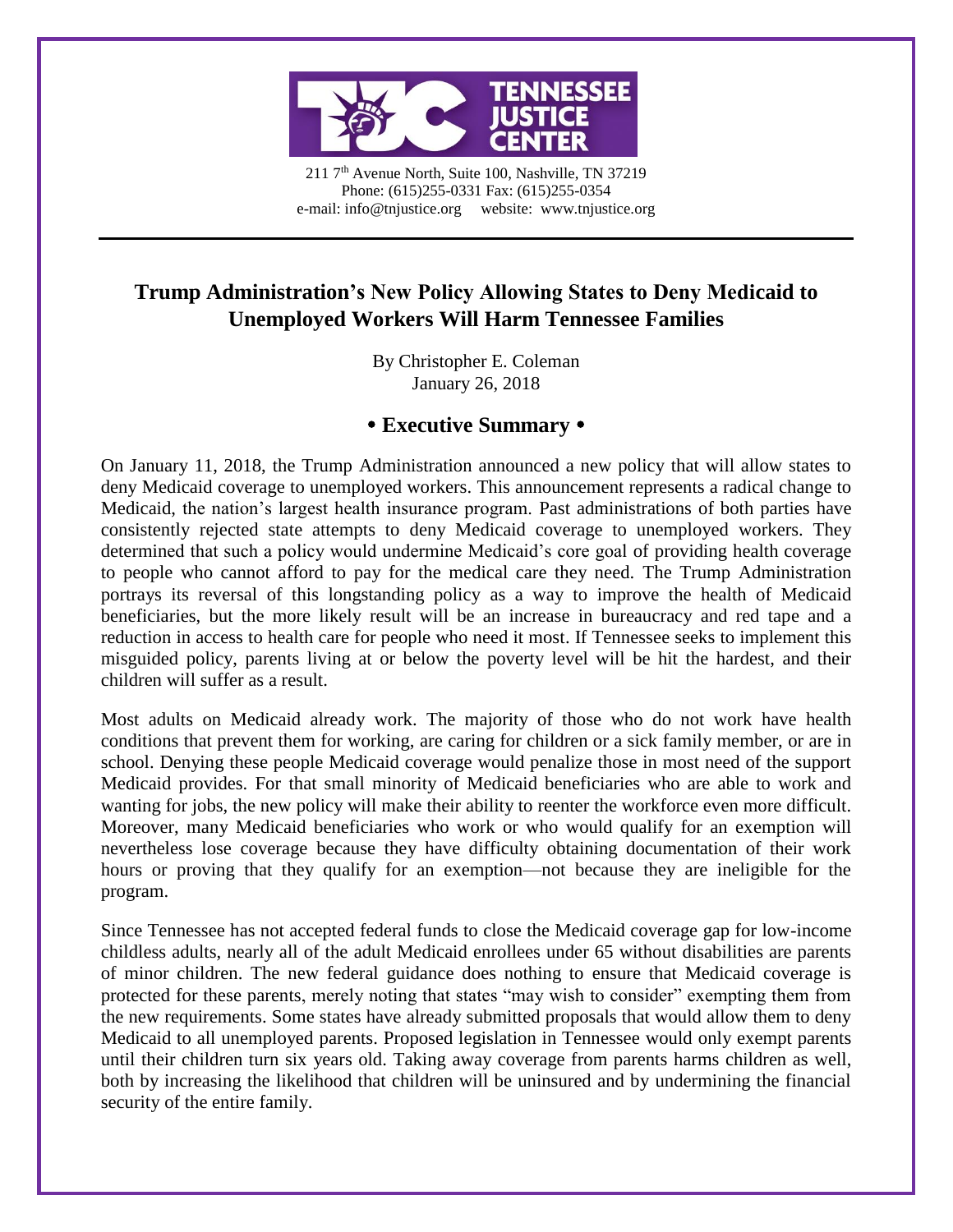#### **The Trump Administration's New Policy**

The purpose of the Medicaid program is to provide health coverage to certain low-income people including families with dependent children, pregnant women, and people with disabilities—so they can get the medical care they need.<sup>1</sup> Under the Medicaid Act, states are not allowed to deny Medicaid to individuals who otherwise meet eligibility requirements solely because they are unemployed. However, Section 1115 of the Social Security Act provides states with the flexibility to use federal Medicaid funds in ways that are not otherwise allowed under the federal rules, as long as the Secretary of Health and Human Services (HHS) determines that the initiative is an "experimental, pilot, or demonstration project" that "is likely to assist in promoting the objectives of" Medicaid in the state.

In the past, HHS under both Democratic and Republican administrations have consistently rejected Section 1115 waiver requests from states seeking to deny Medicaid benefits to unemployed workers, because it determined that such proposals were inconsistent with the objectives of Medicaid. In 2016, for example, HHS denied waiver requests from Arkansas and Arizona seeking to impose work requirements on Medicaid beneficiaries because "they could undermine access to care and do not support the objectives of the program."<sup>2</sup> In 2015, HHS stated flatly that denying Medicaid to unemployed workers "is not permitted under the Medicaid program."<sup>3</sup>

On January 11, 2018, the Centers for Medicare and Medicaid Services (CMS), which is housed within HHS, issued new guidance reversing this longstanding federal policy. The new CMS guidance invites states to seek waivers under Section 1115. The guidance would allow them to deny Medicaid benefits to adults under 65 who do not meet so-called "work requirements" because they are unemployed and who are not engaged in "community engagement activities," such as skills training, job search activities, or volunteer work. The new policy would only apply to individuals "who are eligible [for Medicaid] on a basis other than disability," but the guidance recognizes that some people may have disabilities but still not meet the federal standards for Supplemental Security Income (SSI) that would make them automatically eligible for Medicaid. The guidance suggests, but does not require, that states exempt such people, along with other categories of people, such as pregnant women and primary caregivers of dependents.

CMS purports to justify allowing states to deny Medicaid to unemployed workers by citing research

showing that people with jobs have better health outcomes than people without jobs. This purported justification, however, assumes that work causes people to be healthier, rather than the more likely explanation that people who are healthy are more likely to have jobs than those in poor health. More importantly, none of the studies cited by CMS suggest that denying

**One of the studies cited by CMS found that "interventions which simply force claimants off benefits are more likely to harm their health and well being."4**

benefits to unemployed workers is likely to improve health outcomes. In fact, they suggest the exact opposite: forcing people off Medicaid is likely to have significant negative health consequences. One of the studies cited by CMS found that "interventions which simply force claimants off benefits are more likely to harm their health and well being." 4

Evidence from past cuts to Tennessee's Medicaid program, TennCare, bears this out. In 2005, Tennessee cut 170,000 people—almost one in 10 Medicaid beneficiaries—from TennCare. Not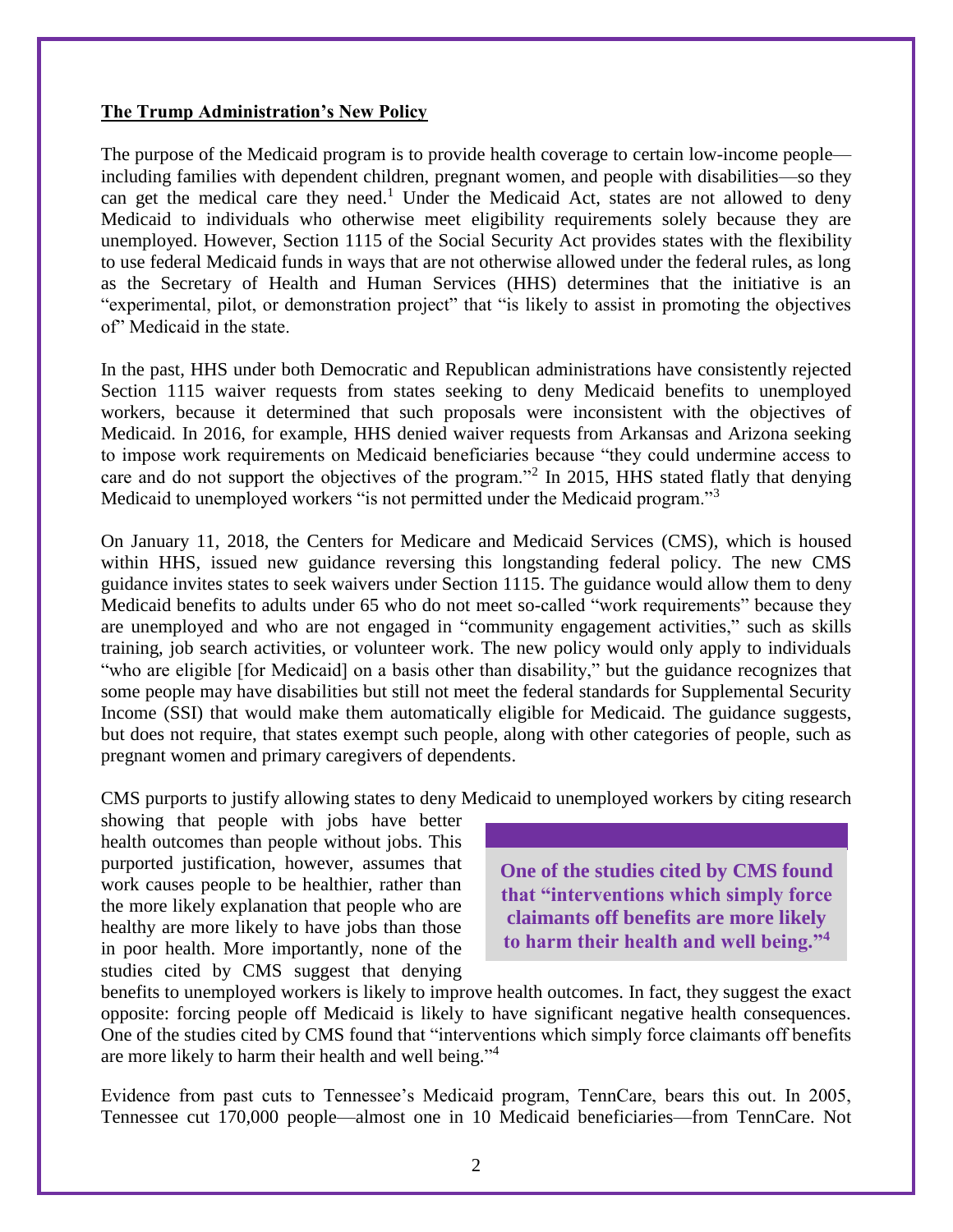only did the cuts increase the financial strain on families who lost coverage,<sup>5</sup> many people who were cut started delaying or forgoing visits to the doctor due to cost. They also reported suffering more days in bad health and incapacitated. And they reported more visits to the emergency room.<sup>6</sup> Losing TennCare coverage also caused delays in breast cancer diagnoses and treatment.<sup>7</sup> Far from making people healthier, the evidence shows that cutting people off of Medicaid because they are unemployed will harm their health.

Soon after announcing the new policy, CMS approved a waiver allowing Kentucky to deny Medicaid to unemployed workers. Eight other states (AR, AZ, IN, KS, ME, NH, UT, and WI) have submitted similar waiver requests. Tennessee has not submitted a waiver request, but Representative Beth Harwell, Speaker of the Tennessee House of Representatives, has introduced legislation that would require Tennessee to seek a waiver allowing TennCare, as the state Medicaid program is known, to deny Medicaid benefits to unemployed workers without children under six years old.<sup>8</sup>

### **Most Medicaid Beneficiaries Already Work or Have a Good Reason for Not Working**

A recent study by the Kaiser Family Foundation found that almost 80 percent of adults on Medicaid nationally are from families in which at least one adult works, and almost 60 percent are working themselves. <sup>9</sup> Of those who do not work, about 35 percent are unable to work because of illness or disability.<sup>10</sup> Another 28 percent are taking care of other members of their families in lieu of working outside the home. Of those that remain, 18 percent are students, 8 percent are looking for work but can't find it, and 8 percent are retired.<sup>11</sup> In Tennessee, the percentages are similar, except an even higher percentage (41 percent) of those who are not working are unable to work because of illness or disability. 12

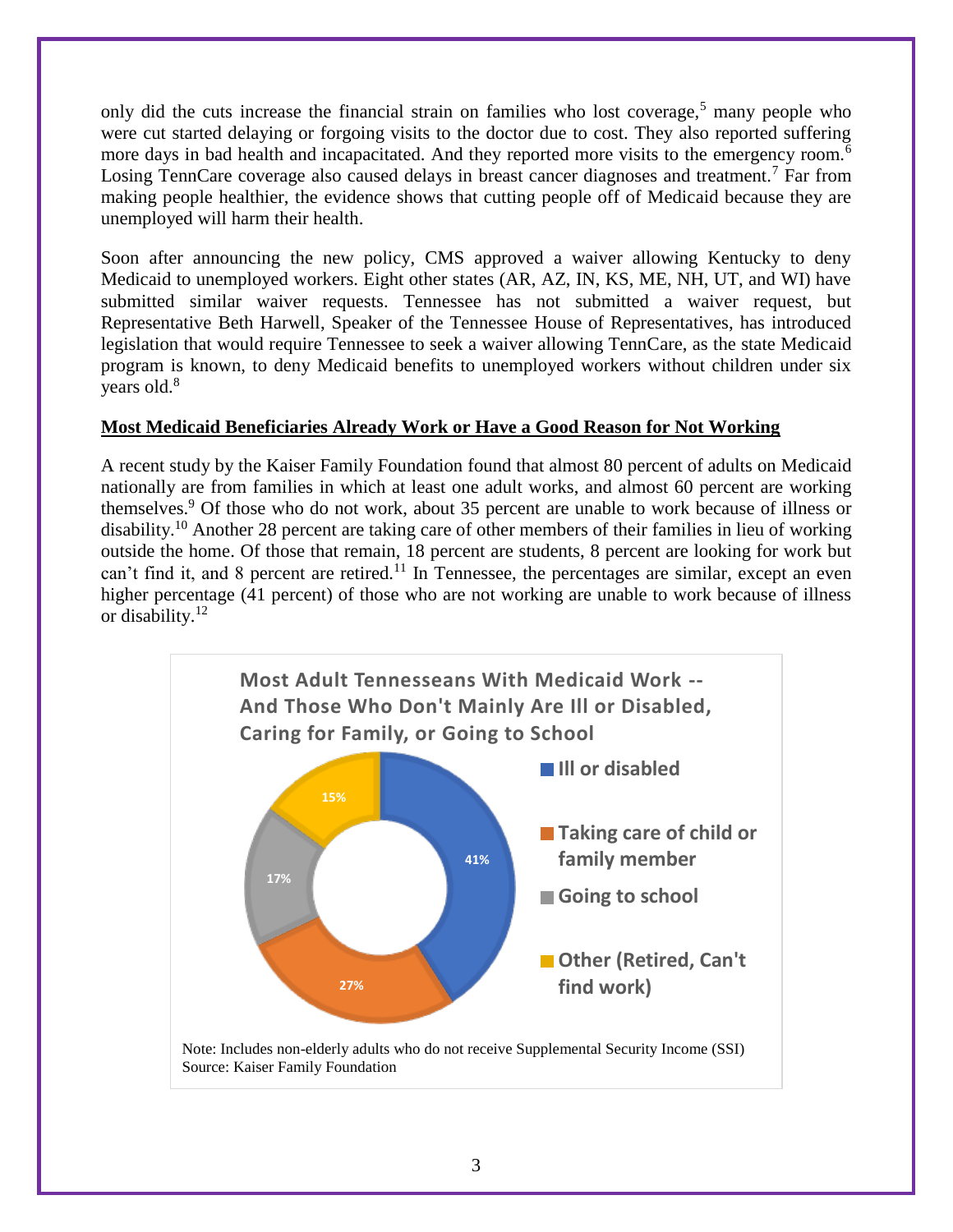According to the Kaiser study, there are 482,000 non-elderly adult Tennesseans who are enrolled in TennCare, and who do not qualify for federal disability benefits.<sup>13</sup> Because Tennessee has not accepted federal funding to expand Medicaid eligibility to low-income childless adults, nearly all of these beneficiaries are parents of children under 18 years old. Nevertheless, unless their children are under 6 years old, these parents will lose TennCare coverage if they are or become unemployed under the legislation introduced by Representative Harwell. So, if a single mother of two children 7 and 9 years old loses her job and cannot quickly find another one, she could also lose her TennCare coverage.

#### **Denying Medicaid to Unemployed Workers Will Not Help Them Find Jobs**

People need to be healthy to work. As explained above, disability and illness are the main reasons that adult Medicaid beneficiaries do not work. Denying Medicaid to unemployed workers will not help them find jobs. In fact, it is far more likely to make it harder for adults to work.

Medicaid provides people with the supports they need to find and maintain jobs. Studies of adults who gained coverage in Ohio and Michigan under the Affordable Care Act's Medicaid expansion, show that access to Medicaid reduces barriers to employment. The majority of unemployed who gained access to Medicaid in Michigan (55 percent)<sup>14</sup> and Ohio (74.8 percent)<sup>15</sup> reported that having Medicaid made it easier for them to look for work. Unemployed workers in Ohio noted that Medicaid allowed them to get treated for chronic conditions that previously had prevented them from working. In addition, about one-third of new Medicaid enrollees screened positive for mental health disorders, which can hinder individuals' ability to look for jobs. When these individuals were enrolled in Medicaid, they reported improvements in their ability to access medical care and medicines they needed to search for jobs or stay in the workforce.<sup>16</sup>

The CMS guidance says that states will be required to implement strategies to help Medicaid beneficiaries find work and other employment resources like job training, child care assistance, and transportation, but it explicitly provides that no federal Medicaid funding can be used to finance these supports. Effective work programs require the ability to conduct assessments to determine who is able to work, monitor work program participation, and develop relationships with employment and training providers and employers. Most state Medicaid programs would have to create such programs and hire additional staff to administer them. States are unlikely to be able to fund these programs without federal financial assistance.

#### **Increased Red Tape Will Cause Eligible Individuals to Lose Coverage and Cost States**

In states that choose to implement the new work requirement policy denying Medicaid to unemployed workers, Medicaid beneficiaries will be required to provide state Medicaid agencies with documentation of their participation in approved activities, such as employment, job search, or job training programs, for a certain number of hours each week. Beneficiaries eligible for an

exemption will also be required to provide documentation, such as a letter from a doctor verifying that they are unable to work, to continue to receive coverage. Experience from other public benefits programs suggests that many eligible individuals will inevitably lose coverage due to their inability to provide

**Tennesseans could lose access to needed medical care because of red tape – not because they are ineligible for the program.**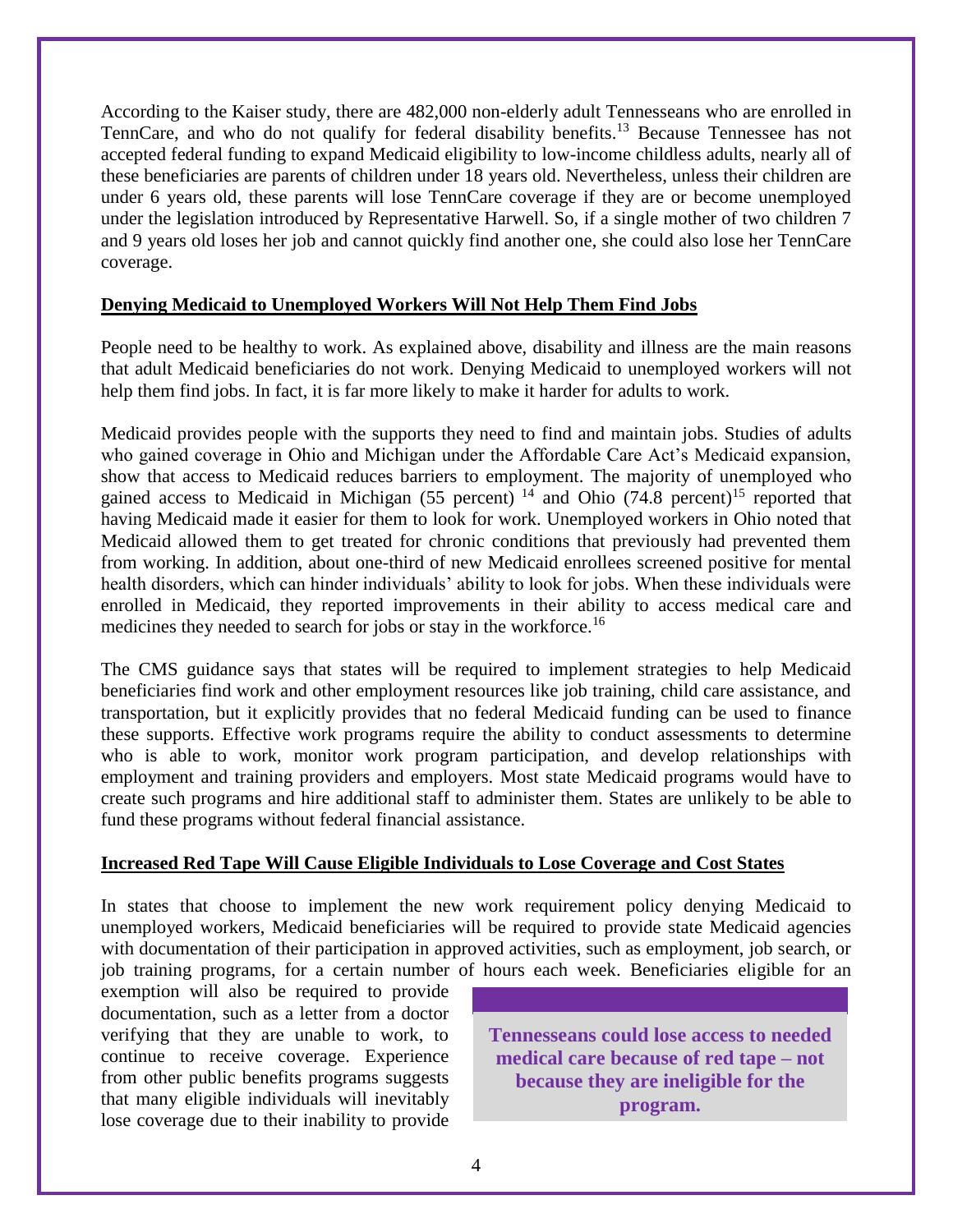required documents or to navigate other bureaucratic hurdles—not because they are ineligible for the program.<sup>17</sup> This means that people could lose access to needed medical care because of red tape.

The additional administrative burden on state Medicaid agencies required to track work verifications and exemptions will also increase the likelihood of erroneous denials or terminations of eligible individuals. TennCare has struggled to implement even basic changes to the Medicaid eligibility and enrollment process required by the Affordable Care Act. Its new computerized eligibility system, the TennCare Eligibility Determination System (TEDS), is still not operational over four years after it was supposed to be completed. TEDS is not predicted to be online until 2019.<sup>18</sup> This has created months-long delays in coverage for people trying to enroll.<sup>19</sup> TennCare's process for annual redeterminations of eligibility has also caused numerous eligible individuals to be wrongfully terminated from the program.<sup>20</sup> Auditors from the Tennessee Comptroller of the Treasury conducted a review of TennCare's redetermination process and found a host of problems, including enrollees' coverage being terminated without notice or temporarily lost when packets are returned by the due date, lengthy call center wait times, and other problems.<sup>21</sup> Adding more paperwork and red tape to the eligibility process will only increase the problems and confusion at TennCare.

It will also increase costs to states. State experience in implementing policies denying Temporary Assistance to Needy Families (TANF) to unemployed workers suggests that implementing a similar policy in Medicaid could cost states thousands of dollars per beneficiary.<sup>22</sup> States would have to create new programs and hire new staff to track beneficiaries' employment status and cut off their health coverage if they do not meet the eligibility requirements.

#### **Denying Medicaid to Unemployed Parents Will Hurt Children**

Historically, the Medicaid program has only provided health coverage to certain categories of lowincome people, like children, pregnant women, parents of young children, and people with disabilities. The Affordable Care Act broadened eligibility to cover anyone earning less than 138

percent of the federal poverty level, but the Supreme Court made this expansion optional for the states. Since Tennessee has not accepted the federal funding to expand Medicaid, nearly all non-pregnant, nondisabled adult TennCare enrollees are parents of children under 18. Thus, if Tennessee implements a policy denying Medicaid to unemployed workers, nearly all the individuals affected will be parents of minor children.

**If Tennessee implements a policy denying Medicaid to unemployed workers, nearly all the individuals affected will be parents of minor children.**

Denying Medicaid coverage to unemployed parents does not just hurt the parents—it also hurts their children. One reason is obvious: healthy parents are better parents, and having health coverage improves parents' health.<sup>23</sup> If parents are unable to get medical treatment for health issues like maternal depression, their children's health is likely to suffer.

Denying Medicaid to unemployed parents will also undermine the financial security of their whole families. Medical bills are the number one cause of bankruptcy in the United States.<sup>24</sup> The landmark Oregon Medicaid experiment, in which the state used a lottery to determine randomly who would be enrolled in a limited number of newly opened slots in Oregon's Medicaid program, led to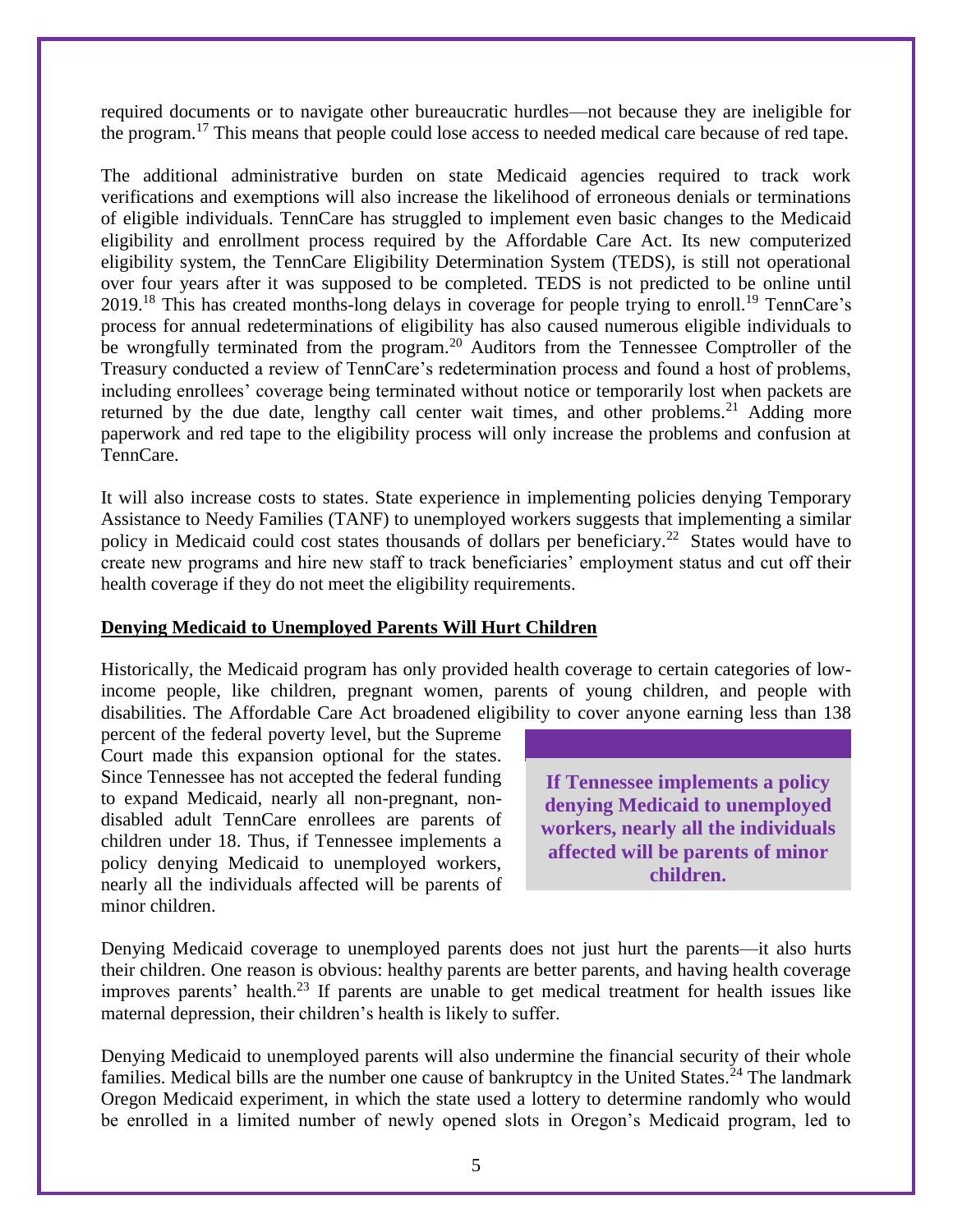significant reductions in out-of-pocket spending, borrowing money to pay bills, and the likelihood of medical debt for those enrolled. In addition, catastrophic medical expenditures were nearly eliminated.<sup>25</sup> A more recent study by National Bureau of Economic Research showed that having Medicaid significantly reduced the amount of unpaid medical bills sent to collections.<sup>26</sup> Medicaid clearly makes families more financially secure.

Finally, taking away parents' Medicaid coverage could lead to a loss of health coverage for their children. Research shows that when parents have health coverage, their children are more likely to have health coverage. Most uninsured children are eligible but not enrolled in Medicaid or the Children's Health Insurance Program (CHIP). Their enrollment significantly increases when their parents have coverage.<sup>27</sup> The reverse holds true as well: When parents lose coverage, children are at a greater risk of becoming uninsured, even if they remain eligible for Medicaid or CHIP. In 2012, after Maine cut eligibility for parents, coverage dropped 13 percent among children in the same income bracket as the parents who lost coverage. $^{28}$ 

## **Conclusion**

L,

The Trump Administration's reversal of the longstanding federal policy against denying Medicaid to unemployed workers will hurt families. It will make it harder for unemployed workers to get the support they need to find jobs and will cause many eligible people to lose coverage due to increased bureaucracy and red tape. Instead of erecting new barriers to health care that will be costly to the state and ineffective at increasing employment, Tennessee policymakers should protect Tennessee parents' access to the medical care they need to help them find and keep jobs.

*Chris Coleman is a Staff Attorney at the Tennessee Justice Center.* 

<sup>&</sup>lt;sup>1</sup> Section 1901 of the Social Security Act appropriates funds so states can "furnish  $(1)$  medical assistance on behalf of families with dependent children and of aged, blind, or disabled individuals, whose income and resources are insufficient to meet the costs of necessary medical services, and (2) rehabilitation and other services to help such families and individuals attain or retain capability for independence or self-care."

<sup>&</sup>lt;sup>2</sup> Letter from Sylvia Mathews Burwell to Asa Hutchinson, April 5,

<sup>2016,</sup> [http://governor.arkansas.gov/images/uploads/Burwell\\_Letter\\_to\\_Governor.pdf;](http://governor.arkansas.gov/images/uploads/Burwell_Letter_to_Governor.pdf) Letter from Andrew Slavitt to the Director of the Arizona Health Care Cost Containment System, September 30, 2016, [https://www.medicaid.gov/Medicaid-CHIP-Program-Information/By-](https://www.medicaid.gov/Medicaid-CHIP-Program-Information/By-Topics/Waivers/1115/downloads/az/Health-Care-Cost-Containment-System/az-hccc-demo-ext-09302016.pdf)

[Topics/Waivers/1115/downloads/az/Health-Care-Cost-Containment-System/az-hccc-demo-ext-](https://www.medicaid.gov/Medicaid-CHIP-Program-Information/By-Topics/Waivers/1115/downloads/az/Health-Care-Cost-Containment-System/az-hccc-demo-ext-09302016.pdf)[09302016.pdf.](https://www.medicaid.gov/Medicaid-CHIP-Program-Information/By-Topics/Waivers/1115/downloads/az/Health-Care-Cost-Containment-System/az-hccc-demo-ext-09302016.pdf)

<sup>&</sup>lt;sup>3</sup> Press Release, CMS and Indiana Agree on Medicaid Expansion (January 27, 2015), https://www.cms.gov/Newsroom/MediaReleaseDatabase/Press-releases/2015-Press-releasesitems/2015-01-27.html

<sup>4</sup> Gordon Waddell and A Kim Burton, *Is Work Good For Your Health and Well-Being?*, at 30 (2006) (quoted in Statement of Review by LaDonna Pavetti, January 11, 2018),

[http://www.healthlaw.org/publications/browse-all-publications/nhelp-letter-to-cms-regarding-work](http://www.healthlaw.org/publications/browse-all-publications/nhelp-letter-to-cms-regarding-work-requirements#.WlfE2TdG201)[requirements#.WlfE2TdG201\)](http://www.healthlaw.org/publications/browse-all-publications/nhelp-letter-to-cms-regarding-work-requirements#.WlfE2TdG201).

<sup>5</sup> L. Argys *et al.*, "Losing Public Health Insurance: TennCare Disenrollment and Personal Financial Distress," Federal Reserve Bank of Atlanta (August 2017), [https://www.frbatlanta.org/-](https://www.frbatlanta.org/-/media/documents/research/publications/wp/2017/06-losing-public-health-insurance-2017-08-31.pdf)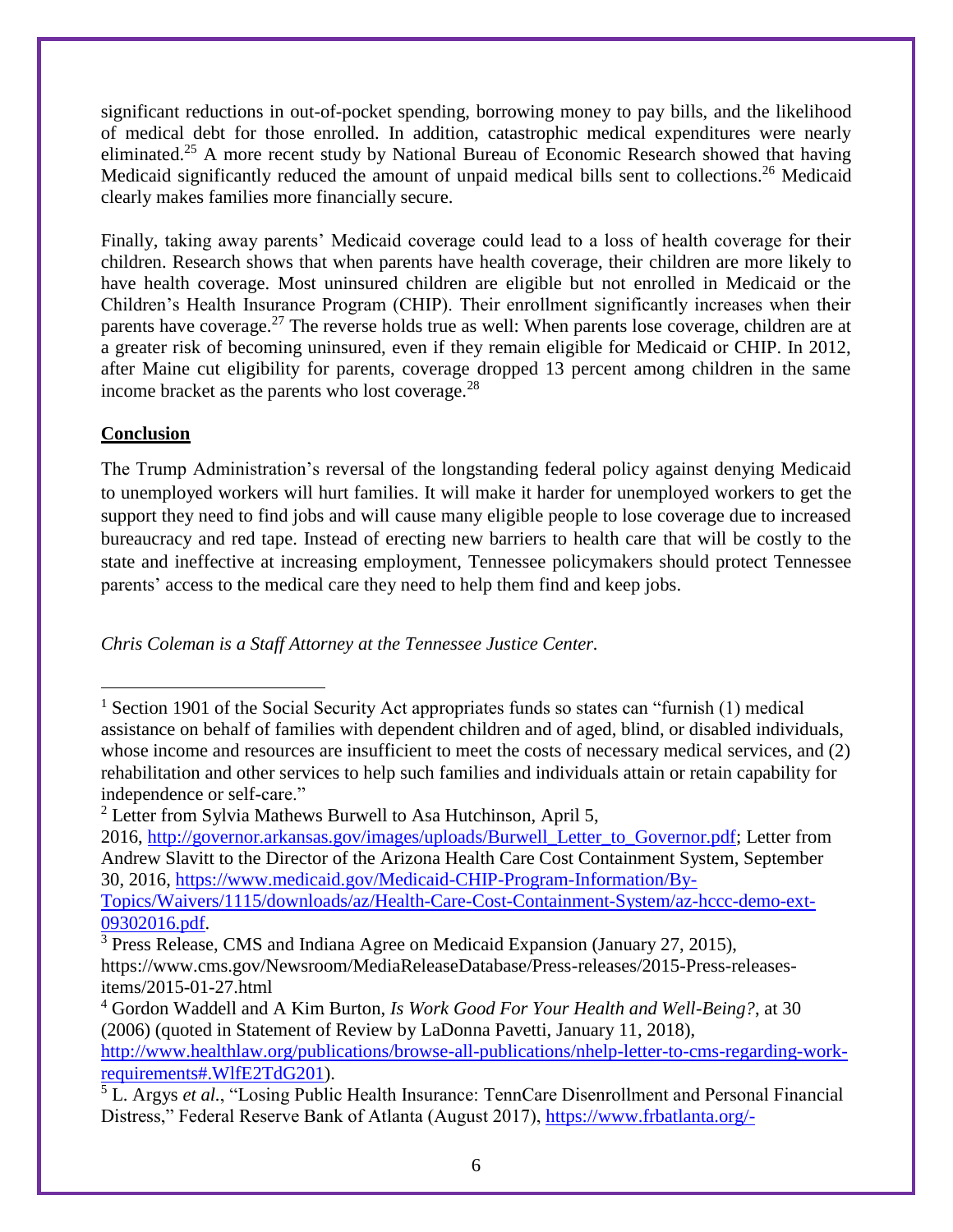[/media/documents/research/publications/wp/2017/06-losing-public-health-insurance-2017-08-](https://www.frbatlanta.org/-/media/documents/research/publications/wp/2017/06-losing-public-health-insurance-2017-08-31.pdf) [31.pdf.](https://www.frbatlanta.org/-/media/documents/research/publications/wp/2017/06-losing-public-health-insurance-2017-08-31.pdf)

<sup>6</sup> D. Tello-Trillo, "Effects of Losing Public Health Insurance on Healthcare Access, Utilization and Health Outcomes: Evidence from the TennCare Disenrollment (2016)(Ph.D. dissertation,

Vanderbilt University), [https://dsebastiantello.files.wordpress.com/2014/12/tenncare-05212016-](https://dsebastiantello.files.wordpress.com/2014/12/tenncare-05212016-21.pdf) [21.pdf.](https://dsebastiantello.files.wordpress.com/2014/12/tenncare-05212016-21.pdf)

<sup>7</sup> W. Tarazi *et al.*, "Impact of Medicaid Disenrollment in Tennessee on Breast Cancer Stage at Diagnosis and Treatment," Cancer (June 26, 2017),

[http://onlinelibrary.wiley.com/doi/10.1002/cncr.30771/abstract.](http://onlinelibrary.wiley.com/doi/10.1002/cncr.30771/abstract)

8 J. Mattise, "Beth Harwell Proposes TennCare Work Requirements," *The Tennessean,* January 11, 2018, [https://www.tennessean.com/story/news/politics/2018/01/11/beth-harwell-proposes-tenncare](https://www.tennessean.com/story/news/politics/2018/01/11/beth-harwell-proposes-tenncare-medicaid-work-requirements/1026063001/)[medicaid-work-requirements/1026063001/.](https://www.tennessean.com/story/news/politics/2018/01/11/beth-harwell-proposes-tenncare-medicaid-work-requirements/1026063001/)

<sup>9</sup> M. Musumeci, R. Garfield, and R. Rudowitz, "Medicaid and Work Requirements: New Guidance, State Waiver Details, and Key Issue," Kaiser Family Foundation (January 16, 2018),

[https://www.kff.org/medicaid/issue-brief/medicaid-and-work-requirements-new-guidance-state](https://www.kff.org/medicaid/issue-brief/medicaid-and-work-requirements-new-guidance-state-waiver-details-and-key-issues/)[waiver-details-and-key-issues/.](https://www.kff.org/medicaid/issue-brief/medicaid-and-work-requirements-new-guidance-state-waiver-details-and-key-issues/)

 $10$  Though the CMS guidance applies to people eligible for Medicaid "on a basis other than disability," many people with chronic health conditions may not be exempt because they do not meet the strict federal disability criteria, even though their health conditions prevent them from working.

 $^{11}$  *Id.* 

—<br>—

<sup>12</sup> R. Garfield, R. Rudowitz, and A. Damico, Appendix, "Understanding the Intersection of Medicaid and Work," Kaiser Family Foundation (December 7, 2017), [https://www.kff.org/report](https://www.kff.org/report-section/understanding-the-intersection-of-medicaid-and-work-appendix/)[section/understanding-the-intersection-of-medicaid-and-work-appendix/.](https://www.kff.org/report-section/understanding-the-intersection-of-medicaid-and-work-appendix/)  $\overline{\frac{13}{13}}\overline{Id}$ .

<sup>14</sup> R. Tipirneni *et al.*, "Medicaid Expansion Helped Enrollees Do Better at Work or in Job Searches," University of Michigan (June 2017), [http://ihpi.umich.edu/news/medicaid-expansion](http://ihpi.umich.edu/news/medicaid-expansion-helped-enrollees-do-better-work-or-job-searches)[helped-enrollees-do-better-work-or-job-searches.](http://ihpi.umich.edu/news/medicaid-expansion-helped-enrollees-do-better-work-or-job-searches)

<sup>15</sup> The Ohio Department of Medicaid, "Ohio Medicaid Group VIII Assessment: A Report to the Ohio General Assembly," (January 2017),

[http://medicaid.ohio.gov/Portals/0/Resources/Reports/Annual/Group-VIII-Assessment.pdf.](http://medicaid.ohio.gov/Portals/0/Resources/Reports/Annual/Group-VIII-Assessment.pdf)  $\overline{16}$   $\overline{Id}$ .

<sup>17</sup> N. Phillips, "How States Can Protect Workers with Irregular Schedules from Losing SNAP Benefits," Center for Law and Social Policy (2016),

[https://www.clasp.org/sites/default/files/publications/2017/04/2016.10.18-ABAWD-Irregular-](https://www.clasp.org/sites/default/files/publications/2017/04/2016.10.18-ABAWD-Irregular-Schedules-FINAL.pdf)[Schedules-FINAL.pdf;](https://www.clasp.org/sites/default/files/publications/2017/04/2016.10.18-ABAWD-Irregular-Schedules-FINAL.pdf) "A comprehensive assessment of able-bodied adults without dependents and their participation in the work experience program in Franklin County, Ohio," Report of 2014, Franklin County Department of Job and Family Services and The Ohio Association of Foodbanks, [http://admin.ohiofoodbanks.org/uploads/news/WEP-2013-2014-report.pdf.](http://admin.ohiofoodbanks.org/uploads/news/WEP-2013-2014-report.pdf)

<sup>18</sup> M. Timms, "TennCare continues to push for transparency, clarification while navigating reviews," *Daily News Journal*, December 9, 2017,

[http://www.dnj.com/story/news/2017/12/09/tenncare-continues-push-transparency-clarification](http://www.dnj.com/story/news/2017/12/09/tenncare-continues-push-transparency-clarification-while-navigating-reviews/930741001/)[while-navigating-reviews/930741001/.](http://www.dnj.com/story/news/2017/12/09/tenncare-continues-push-transparency-clarification-while-navigating-reviews/930741001/)

<sup>19</sup> T. Wilemon, "TennCare admits more failures with delayed applications," *The Tennessean* March 17, 2015, [https://www.tennessean.com/story/news/health/2015/03/17/tenncare-admits-failures](https://www.tennessean.com/story/news/health/2015/03/17/tenncare-admits-failures-delayed-applications/24875473/)[delayed-applications/24875473/.](https://www.tennessean.com/story/news/health/2015/03/17/tenncare-admits-failures-delayed-applications/24875473/)